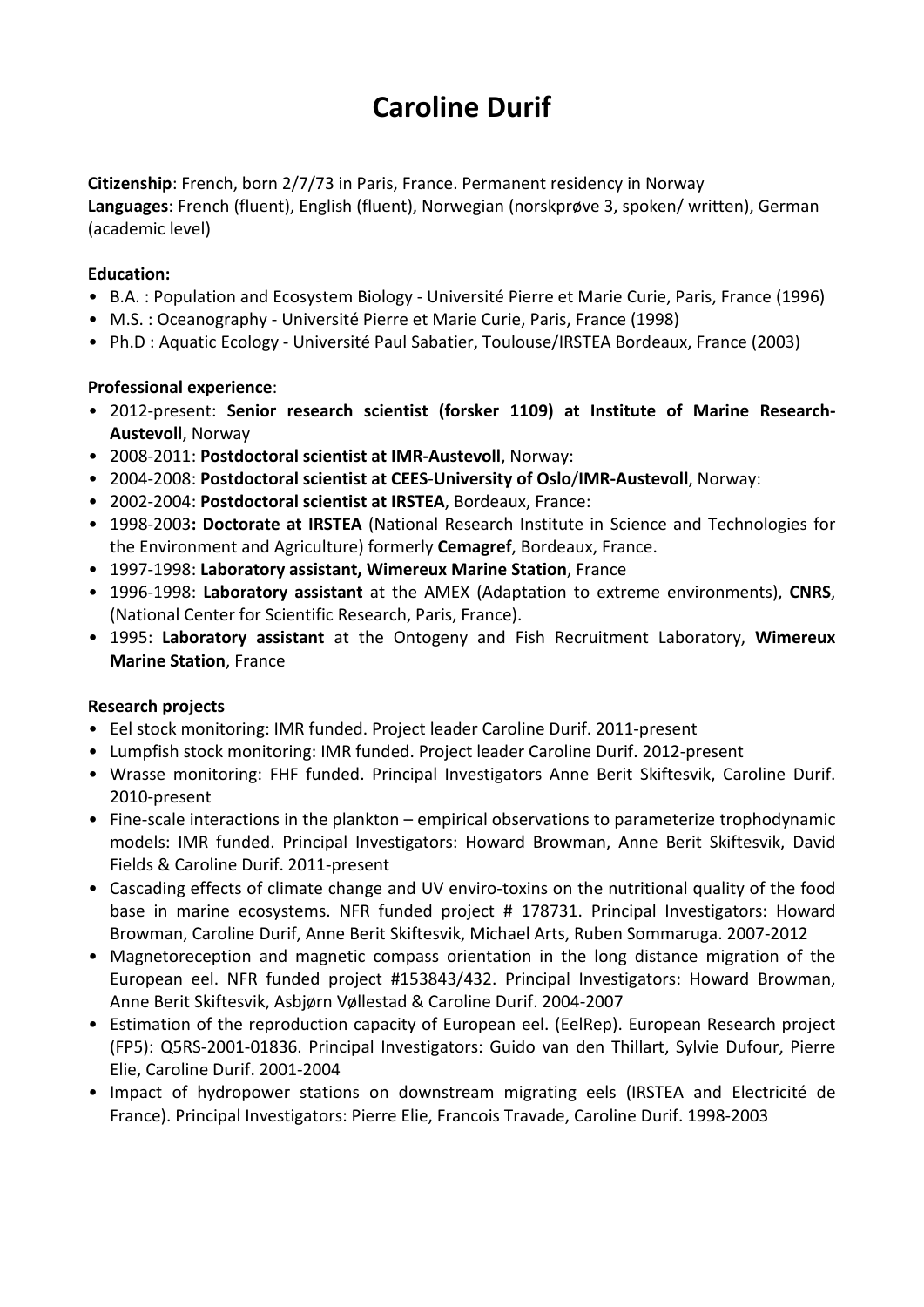## **Advisory work**

ICES:

- Norwegian delegate for lumpfish (first workshop in March 2012)
- Norwegian delegate for the ICES WGE (working group on eel) since 2006
- Norwegian delegate for the WKBaltEel (working group on Baltic eel)
- ADGeel: Advice Drafting Group on Eel (2008)

### National (Norway):

- Wrasse coastal monitoring
- Eel management working group (led by DN: Direktoratet for Naturforvaltning)
- Eel management working group (led by: Fiskeridirektoratet)
- Inclusion of eel on the Norwegian red list of species

### National (France):

• GRISAM (eel scientific advisory group): between 1999 and 2004

### **Editorial and peer-review activity of scientific journal**

Academic editor: ICES Journal of Marine Science, since 2013 Academic editor: PLoS One, since 2014 Academic editor: Aquatic Biology, in 2007

### **Teaching experience:**

- 1999-2000: **Lecturer in biostatistics** (undergraduate level) at UIT (University Institute of Technology) La Rochelle, France
- 1999: **Teaching assistant in marine ecology** (zooplankton and ichtyofauna) at the Marine Station of Arcachon, Bordeaux University, France.

## **List of publications**

## **Peer reviewed publications**

- Maneja, R.H., A.Y. Frommel, H.I. Browman, A.J. Geffen, A. Folkvord, U. Piatkowski, C.M.F. Durif, R. Bjelland, A.B. Skiftesvik & C. Clemmesen. 2014. The swimming kinematics and foraging behavior of larval Atlantic herring, *Clupea harengus* L., are resilient to elevated pCO2. Journal of Experimental Marine Biology and Ecology (in press).
- Fields, D.M., J.A. Runge, C. Thompson, S.D. Shema, R.M. Bjelland, C.M.F. Durif, A.B. Skiftesvik & H.I. Browman. 2014. Infection of the planktonic copepod Calanus finmarchicus by the parasitic dinoflagellate, Blastodinium spp.: effects on grazing, respiration, fecundity, and fecal pellet production. Journal of Plankton Research (in press).
- Skiftesvik, A.B., Durif, C.M.F. Bjelland R.M. & H.I. Browman. Distribution and habitat preferences of five species of wrasse (family Labridae) in a Norwegian fjord. ICES Journal of Marine Science (in press).
- Eriksen, E., Durif, C.M.F, and Prozorkevich, D. 2014. Lumpfish (*Cyclopterus lumpus*) in the Barents Sea: development of biomass and abundance indices, and spatial distribution. ICES J. Mar. Sci; doi: 10.1093/icesjms/fsu059
- Pampoulie, C., Skirnisdottir, S., Olafsdottir, G., Helyar, S., Thorsteinsson, V., Jonsson, S., Frechet, A., Durif, C.M.F., Sherman, S., Lampart-Kaluzniacka, M., Hedelholm, R., Danielsdottir, A.K., Kasper, J.M., 2014. Concordant pattern of neutral and putatively selected microsatellite loci in lumpfish *Cyclopterus lumpus* across the North Atlantic. ICES J. Mar. Sci.; doi:10.1093/icesjms/fsu071
- Melià, P., Crivelli, A.J., Durif, C., Poole, R. & Bevacqua, D. 2014 A simplified method to estimate body growth parameters of the European eel *Anguilla anguilla*. J. Fish Biol. 85, 978984. (doi:10.1111/jfb.12486).
- Skiftesvik, A.B., Blom, G., Agnalt, A.L., Durif, C.M.F., Browman, H.I., Bjelland, R.M., Harkestad, L.S., Farestveit, E., Paulsen, O.I., Fauske, M., Havelin, T., Johnsen, K., Mortensen, S., 2014. Wrasse (Labridae) as cleaner fish in salmonid aquaculture - The Hardangerfjord as a case study. Marine Biology Research 10, 289-300.
- Maneja, R.H., Frommel, A.Y., Browman, H., Clemmesen, C., Geffen, A.J., Folkvord, A., Piatkowski, U., Durif, C.M.F., Bjelland, R.M., Skiftesvik, A.B., 2013. The swimming kinematics and foraging behavior of larval Atlantic cod, *Gadus morhua* L., are resilient to elevated pCO2. Mar. Biol.
- Durif, C.M.F., Browman, H.I., Phillips, J.B., Skiftesvik, A.B., Vollestad, L.A., Stockhausen, H.H., 2013. Magnetic Compass Orientation in the European Eel. PLoS One 8.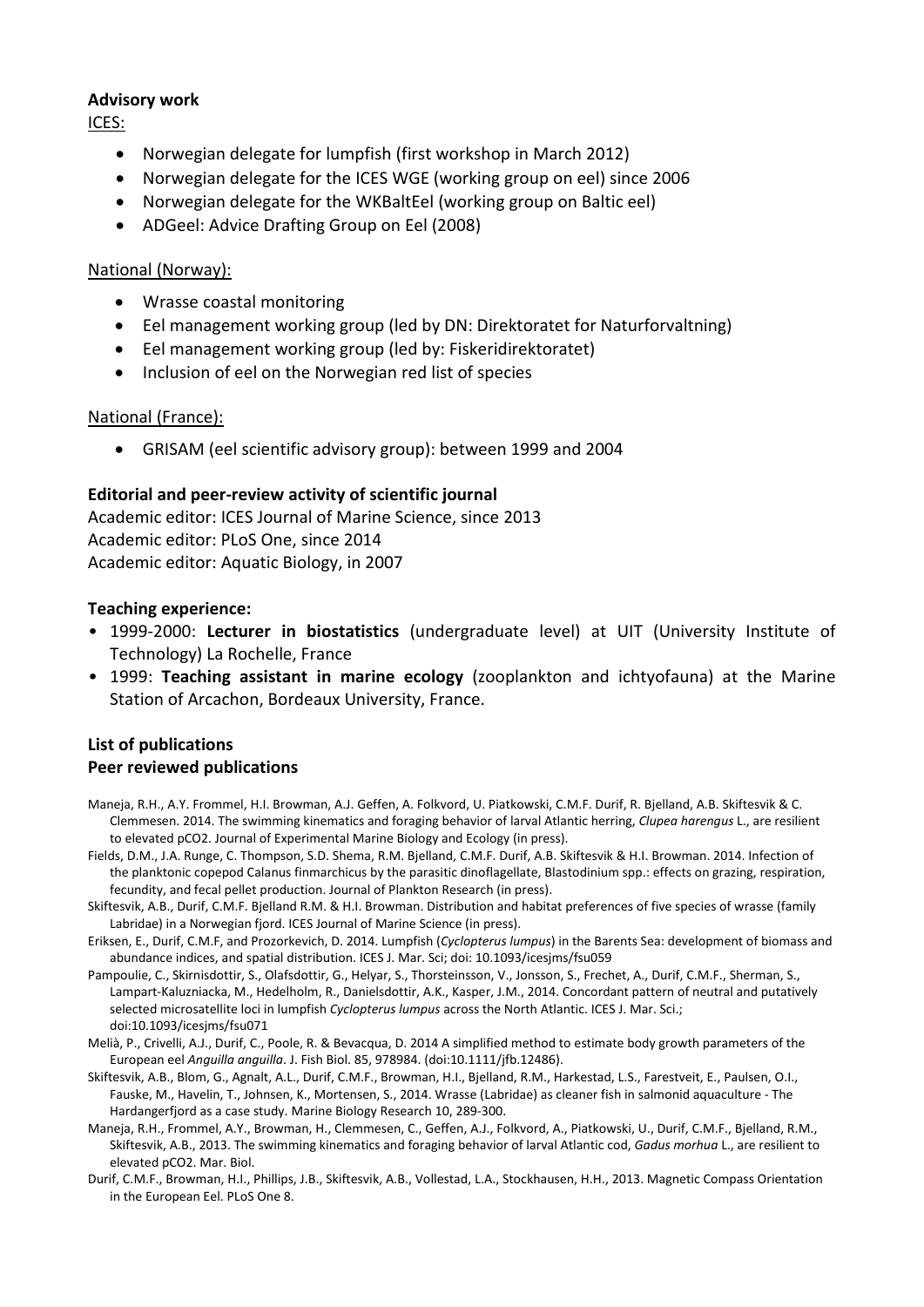- Fukunishi, Y., Browman, H.I., Durif, C.M.F., Bjelland, R.M., Shema, S.D., Fields, D.M., Skiftesvik, A.B., 2013. Sub-lethal exposure to ultraviolet radiation reduces prey consumption by Atantic cod larvae (*Gadus morhua*). Mar. Biol. 160, 2591-2596.
- Skiftesvik, A.B., Bjelland, R.M., Durif, C.M.F., Johansen, I.S., Browman, H.I., 2013. Delousing of Atlantic salmon (Salmo salar) by cultured vs. wild ballan wrasse (*Labrus bergylta*). Aquaculture 402, 113-118.
- Fukunishi, Y., Browman, H.I., Durif, C.M.F., Bjelland, R.M., Skiftesvik, A.B., 2012. The effect of UV radiation on the susceptibility of Atlantic cod larvae to predation. PLoS One 7, e35554.
- Durif, C.M.F., Gjøsæter, J., Vøllestad, L.A., 2011. Influence of oceanic factors on *Anguilla anguilla* (L.) over the twentieth century in coastal habitats of the Skagerrak, southern Norway. Proc. R. Soc. B 278, 464-473.
- Fields, D.M., Durif, C.M.F., Bjelland, R.M., Shema, S.D., Skiftesvik, A.B., Browman, H.I., 2011. Grazing rates of *Calanus finmarchicus* on *Thalassiosira weissflogii* cultured under different levels of ultraviolet radiation. PLoS One 6, e26333.
- Durif, C.M.F., van Ginneken, V., Dufour, S., Müller, T., Elie, P., 2009. Seasonal evolution and individual differences in silvering eels from different locations, in: Van den Thillart, G., Dufour, S., Rankin, J.C. (Eds.), Spawning migration of the European eel: Reproduction index, a useful tool for conservation management, Springer Netherlands, pp. 13-38.
- Durif, C.M.F., Elie, P., 2008. Predicting downstream migration of silver eels in a large river catchment based on commercial fishery data. Fisheries Manag. Ecol. 15, 127-137.
- Durif, C.M.F., Travade, F., Rives, J., Elie, P., Gosset, C., 2008. Relationship between locomotor activity, environmental factors, and timing of the spawning migration in the European eel, *Anguilla anguilla*. Aquatic Living Resources 21, 163-170.
- van Ginneken, V., Durif, C., Balm, S.P., Boot, R., Verstegen, M.W.A., Antonissen, E., van den Thillart, G., 2007. Silvering of European eel (*Anguilla anguilla* L.): seasonal changes of morphological and metabolic parameters. Animal Biology 57, 63-77.
- van Ginneken, V., Durif, C., Dufour, S., Sbaihi, M., Boot, R., Noorlander, K., Doornbos, J., Murk, A.J., van den Thillart, G., 2007. Endocrine profiles during silvering of the European eel (*Anguilla anguilla*) living in saltwater. Animal Biology 57, 453-465.
- Durif, C.M.F., Dufour, S., Elie, P., 2006. Impact of silvering stage, age, body size and condition on the reproductive potential of the European eel. Mar. Ecol. Prog. Ser. 327, 171-181.
- Durif, C., Dufour, S., Elie, P., 2005. The silvering process of *Anguilla anguilla*: a new classification from the yellow resident to the silver migrating stage. J. Fish Biol. 66, 1025-1043.
- Gosset, C., Travade, F., Durif, C., Rives, J., Elie, P., 2005. Tests of two types of bypass for downstream migration of eels at a small hydroelectric power plant. River Res. Appl. 21, 1095-1105.
- Durif, C., Elie, P., Dufour, S., Marchelidon, J., Vidal, B., 2000. Analysis of morphological and physiological parameters during the silvering process of the European eel (*Anguilla anguilla*) in the lake of Grand-Lieu (France). Cybium 24, 63-74.

#### **Book chapters and conference proceedings**

- Durif, C.M.F., 2012. Book review of "Eels: an Exploration, from New Zealand to the Sargasso, of the World's most amazing and mysterious fish" by James Prozek. The Quarterly Review of Biology 87, 169.
- Bruijs, M.C.M., Durif, C.M.F., 2009. Silver eel migration and behaviour, in: Van den Thillart, G., Dufour, S., Rankin, J.C. (Eds.), Spawning migration of the European eel: Reproduction index, a useful tool for conservation management, Fish & Fisheries Series 30, Springer, pp. 65-95.
- Durif, C., Guibert, A., Elie, P., 2009. Morphological discrimination of the silvering stages of the European eel, in: Casselman, J.M., Cairns, D.K. (Eds.), Eels at the edge: science, status, and conservation concerns, American Fisheries Society Symposium 58, Bethesda, Maryland, pp. 103-111.
- Durif, C.M.F., van Ginneken, V., Dufour, S., Müller, T., Elie, P., 2009. Seasonal evolution and individual differences in silvering eels from different locations, in: Van den Thillart, G., Dufour, S., Rankin, J.C. (Eds.), Spawning migration of the European eel: Reproduction index, a useful tool for conservation management, Springer Netherlands, pp. 13-38.
- Durif, C., Gosset, C., Rives, J., Travade, F., Elie, P., 2003. Behavioral study of downstream migrating eels by radio-telemetry at a small hydroelectric power plant, in: Dixon, D.A. (Ed.), Biology, Management, and Protection of Catadromous Eels, American Fisheries Society Symposium 33, Bethesda, Maryland, pp. 343-356.

#### **Theses**

- Durif C.M.F. (2003) The downstream migration of the European eel Anguilla anguilla: Characterization of migrating silver eels, migration phenomenon, and obstacle avoidance, PhD thesis, University Paul Sabatier, Toulouse, France, pp. 348. Advisors: Dr. P. Elie and Dr. S. Dufour – **won the 2003 Award for best doctorate thesis (by the French Ichthyology Society**)
- Durif C. (1998) Spatial structure of planktonic ecosystems and dynamics in an epicontinental and tidally influenced sea (Eastern English Channel). MS thesis. 36 p + annexes. Advisors: Prof. B. Sautour and Dr. C. Lukzak
- Durif C. (1997): Preliminary results of a colonization experiment on hydrothermal chimneys in the Pacific East (in French). Maîtrise thesis (BS equivalent). 30 p. Advisor: Prof. F. Gaill
- Durif C. (1997): Comparison of two probability distributions: normal and gamma, 'Methods and Instrumentation in Oceanography' . 20 p. Advisor: Prof. F. Ibanez

#### **Papers presented at international conferences**

- **Durif**, C.M.F., Stockhausen, H.H., Browman, H.I., Skiftesvik A.B., Phillips, J., Vøllestad L.A 2014. Orientation and navigation of the European eel using the Earth's magnetic field and its possible implications for management. 144<sup>th</sup> American Fisheries Society meeting, Quebec, Canada.
- Browman, H.I., Maneja R.H., **Durif** C.M.F., Bjelland R.M., Skiftesvik A.B., Fields D.M., Shema S. & Runge J.A. 2012. *Effects of ocean acidification on boreal and sub-Arctic fish larvae and zooplankton.* Interdisciplinary symposium on ocean acidification and climate change. 11-14 December 2012 The Swire Institute of Marine Science, Hong Kong